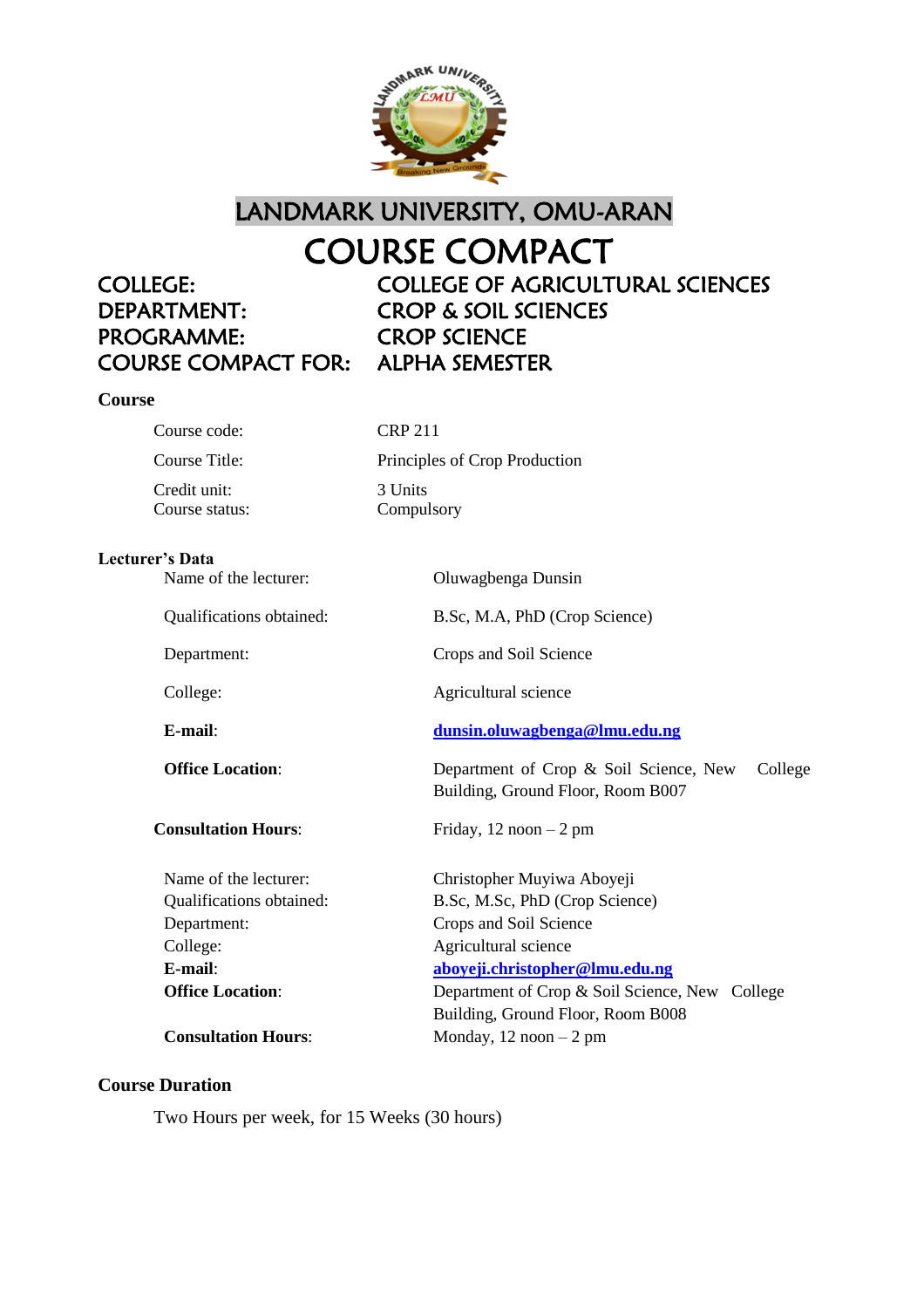#### **Course Content:**

Crop Production and its Development; Principles, Problems, and Prospects of Crop Production; Cultural Practises In Crop Production; Cropping Systems; Pest and Diseases of Agricultural Crop; Irrigation and Drainages; Weeds and Weed Control; Harvesting and Processing of Field Crops; Storage of Farm Produces.

#### **Course Description:**

"Principles of Crop Production" is to introduce the fundamental principles upon which Crop Production practices are based. By studying the Principles of Crop Production, the students will be able to understand the interactions between the plant, the environment and how and why plants grow and develop. They will learn that the plants and their external conditions can be manipulated for better growth, development and yield.

#### **Course Justification:**

Crop production is a complex business, requiring many skills (such as biology, agronomy, mechanics and marketing) and covering a variety of operations throughout the year. For each component, the operations and when they need to be carried out, the skilled farmers need to have and use, potential environmental concerns related to that component and best management practices recommended to minimize low yield/loss of crops for sustainable crop production and food systems that are profitable, environmentally sound, energy efficient and improve the quality of life for both farmers and the public will be emphasized for the student.

#### **Course objectives**

The general objective of this course is to acquaint the students with the basic Principles of Crop Production.

At the end of this course, students should be able to:

- Classify plants based on botanical similarities, usefulness, growth cycle, indigenous, introduced (exotic) varieties, and response to climatic conditions;
- Understand the pattern in which crops are grown in a given area over a period of time and the technical and managerial resources that are utilized in the process of crop production;
- Identify the most appropriate fertilizer to apply to a particular crop in a given area and recommend the right time and quantity of fertilizer to apply;
- Describe the various tillage practices, state their effects and implements for carrying them out;
- Identify the most critical periods in the life of plant in relation to moisture and recommend irrigation programmes that are most appropriate;
- Understand the importance of drainage and the use of the different methods of drainage;
- Describe the various soil and water conservation methods;
- Identify the different types of weeds and their characteristics and recommend the most appropriate measure of weed control;
- Describe the common types of pests and their characteristics, nature of damage to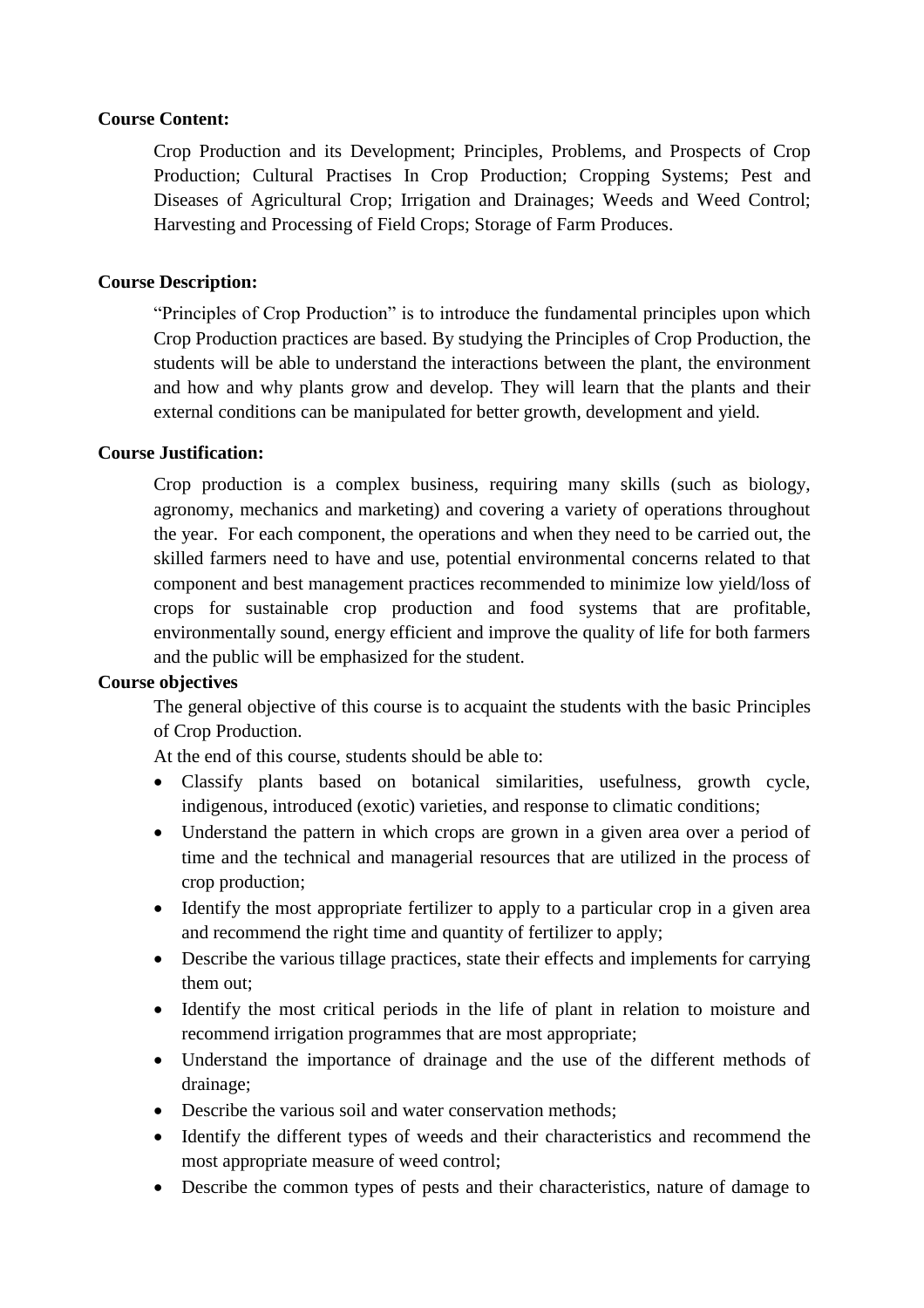crop plants and identify the most appropriate control measures for effective control of pests;

- Identify the various kinds of plant diseases, symptoms of plant diseases and the general principles of disease control;
- Describe harvesting, thrashing, and processing of field crops;
- Identify and describe a quality grain and state measures of ensuring good grain quality; and
- Identify the common rodents and pests of crops in storage and describe the control measures to effectively tackle the problems of rodents and pests of storage.

# **Course Requirement:**

The students must be regular and punctual in classes as lateness and other forms of unruly behaviour will not be condoned. Term Papers/Assignments must also be submitted at the appropriate time.

#### **Method of Grading:**

| S/N | <b>GRADING</b>                | SCORE (%) |
|-----|-------------------------------|-----------|
|     | <b>Continuous Assessments</b> |           |
|     | $\bullet$ C.Al                | 4%        |
| 1.  | • C.All (Mid-Semester Test)   | 10%       |
|     | $\bullet$ C.Alll              | 6%        |
| 2.  | Practical                     | 20%       |
| 3.  | <b>Final Examination</b>      | 60%       |
|     | Total                         | 100       |

# **Course Delivery Strategies**

Lectures shall be delivered through face to face method using power point, theoretical materials provided during lectures and field trips. Students will be encouraged to search for further sources of information on the topics treated by using facilities at the university e-library and the main library. Students will also be encouraged to participate in tutorial sessions and review of study questions.

#### **LECTURE CONTENT**

- **Week 1: Crop Production and Its Development.**
- **Objectives :**The students at the end of the lectures for the week should be able to:
- identify the centres and origin of most field crops
- identify crops that are indigenous to Africa and those that are introduced into Africa
- classify crops based on agronomic and special-purpose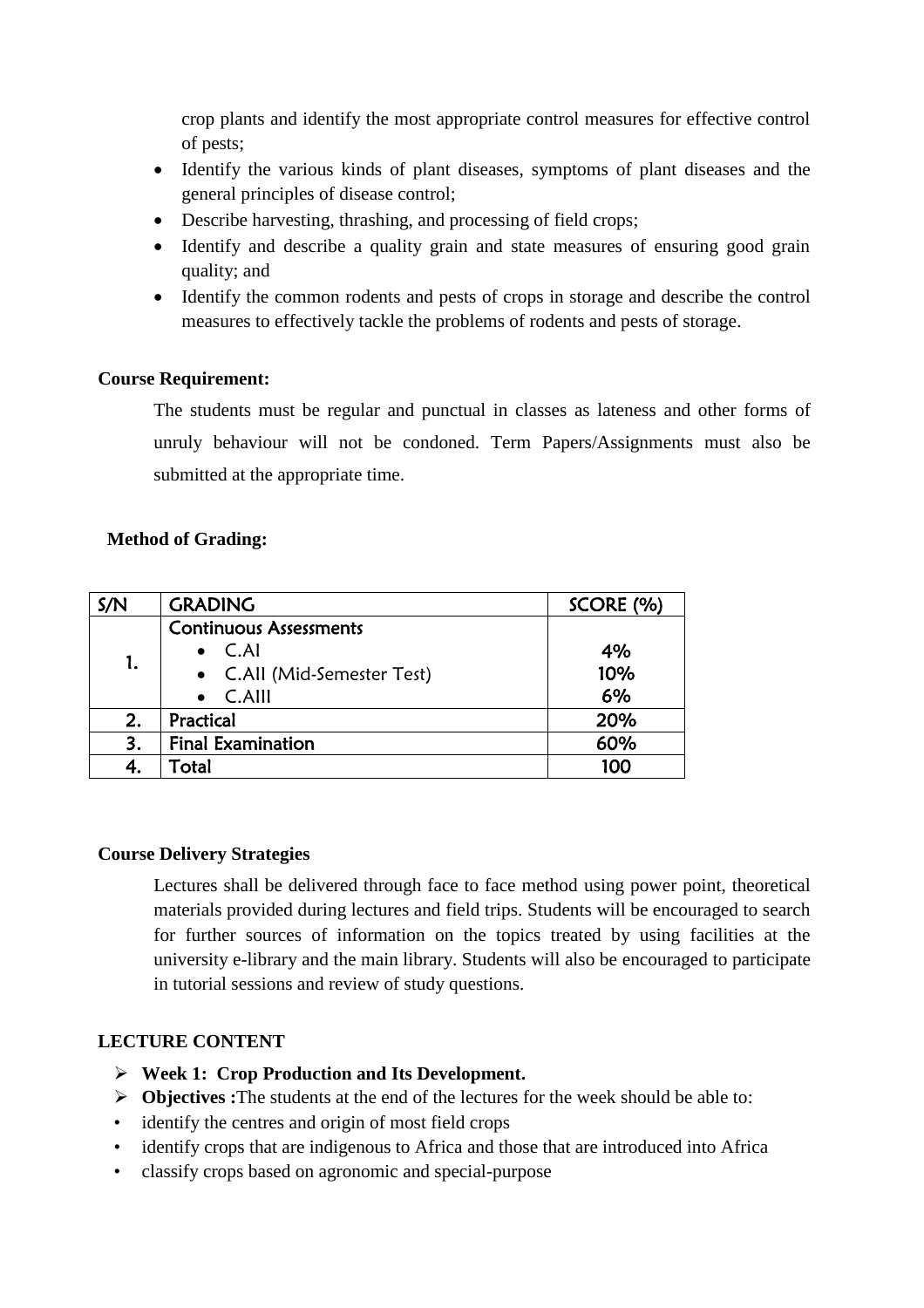# **Description**

First hour: Historical Development of Crop Production; centre of origins of cultivated crops and indigenous crop of Africa

Second hour: Classification of field crops

 **Study Question:** *State five centres of crop origin; Describe the botanical classification of field crops with examples*

# **Reading List :**

- *1. Herper, F. (1983). Principles of Arable Crop Production. Granada Publishing Ltd United Kingdom, Pp 1-9.*
- *2. Martin, J. H. Waren, H. L. & Stamp, D. L. (1976). Principles of Field Crop Production*  (3rd ed.). New York: Macmillan Pub. Pp 3-26.
- **Week 2: Principles, Problems, and Prospects of Crop.**

# **Objectives :**

The students at the end of the lectures for the week should be able to:

- Identify those crops in which Nigeria occupies a premier position in terms of total global production figures of such crops.
- identify the constraints to crop production in Africa and measures of improving field crop production

# **Description**

First hour: Trends in Crop Production Nationally and Globally Second hour: Constrains and methods of improving filed crop production

 **Study Question:** *Describe the factors that constitute constraints to crop production in Nigeria; What are the measures to increased food crop production in Nigeria?*

# **Reading List :**

- *1. Philips, T. P.; Taylor, D. S. Lateef Sanni & Akoroda, M. O.; (2004). A Cassava Industrial Revolution in Nigeria the Potential for new Industrial Crop. FAO Rome.*
- *2. Rowland. J. R. J. (1993). Dry Land Farming in Africa. CTA, Netherlands: Wageningen. Pp.1-18.*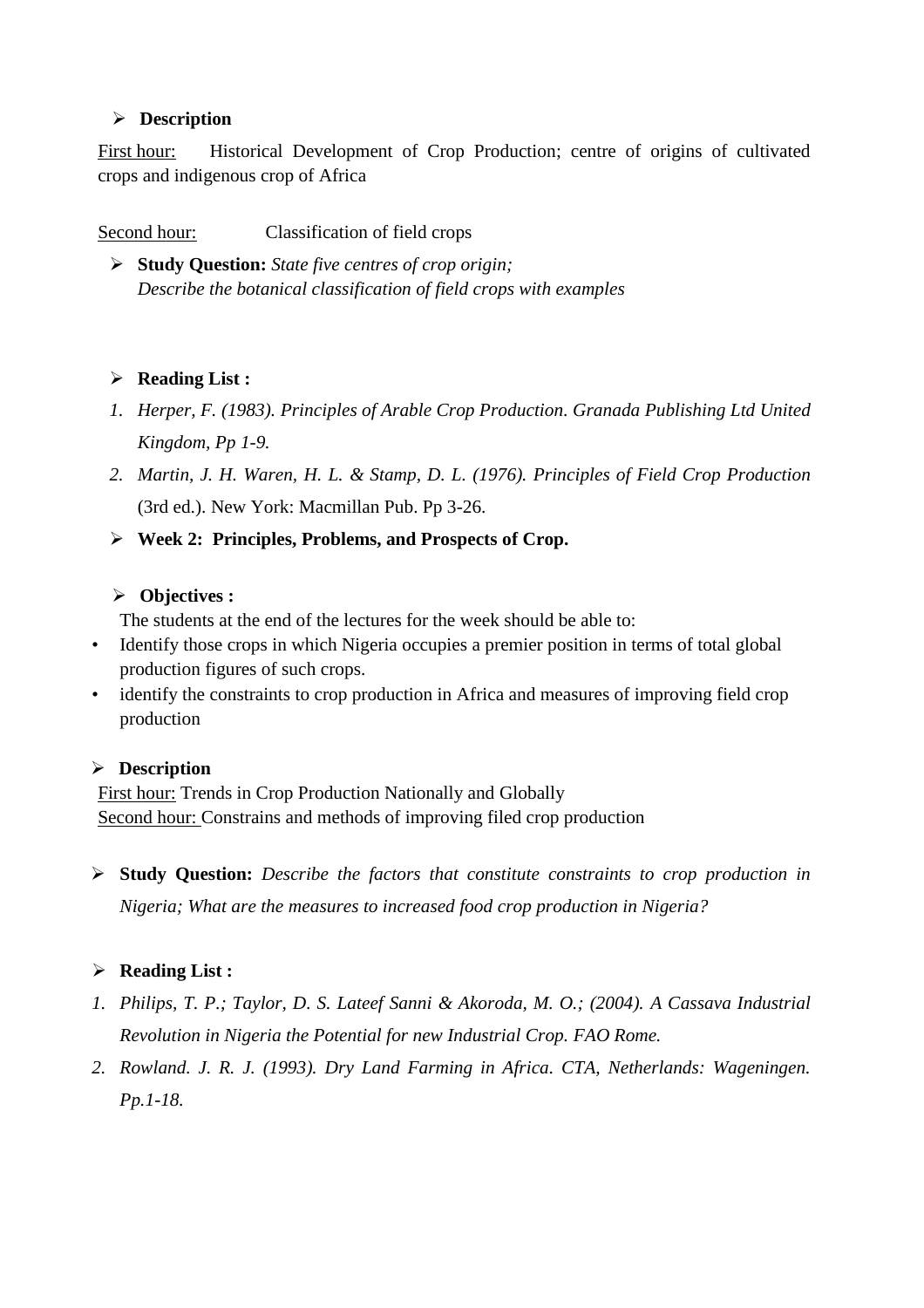# **Week 3: Cultural Practises in Crop Production.**

#### **Objectives :**

The students at the end of the lectures for the week should be able to:

- learn about the overall aim of carrying out cultural operations in crop farms
- become familiar with the sequence of operations used in producing crops generally, and specific crops in particular
- understand the specific benefits of certain operations in crop production
- Understand the practical application of the various operations for profitable and environment-friendly crop production.

# **Description**

| First hour:  | <b>Pre-Planting Practises</b>  |
|--------------|--------------------------------|
| Second hour: | <b>Post-Planting Practises</b> |

- **Study Question:** *Make a distinct classification of the cultural practices used by farmers in producing their crops*
- **Reading List :**
- *1. Harper, F. (1983). Principles of arable Crop Production. U.K: Blackwell Science Ltd.*
- *2. GTZ-ITFSP. Tree Crop Propagation and Management- a Farmer-Trainer Training Manual. Module 3-Propagation i: Seed. http://www.gtztreecrops.org/TrainingManuals.htm*

# **Week 4: Cropping System.**

# **Objectives :**

The students at the end of the lectures for the week should be able to:

- describe shifting cultivation the factors governing its rise and why it is no longer tenable
- identify practices that could enhance soil fertility while practicing continuous cropping
- state the advantages and disadvantages of each cropping system
- select the best cropping system in a given area based on the environmental conditions, crop growing pattern, nutrient status of the soil, sloppiness of the land etc.

# **Description**

First hour: Types and criteria used in clarifying cropping systems Second hour: Advantages and disadvantages of each cropping systems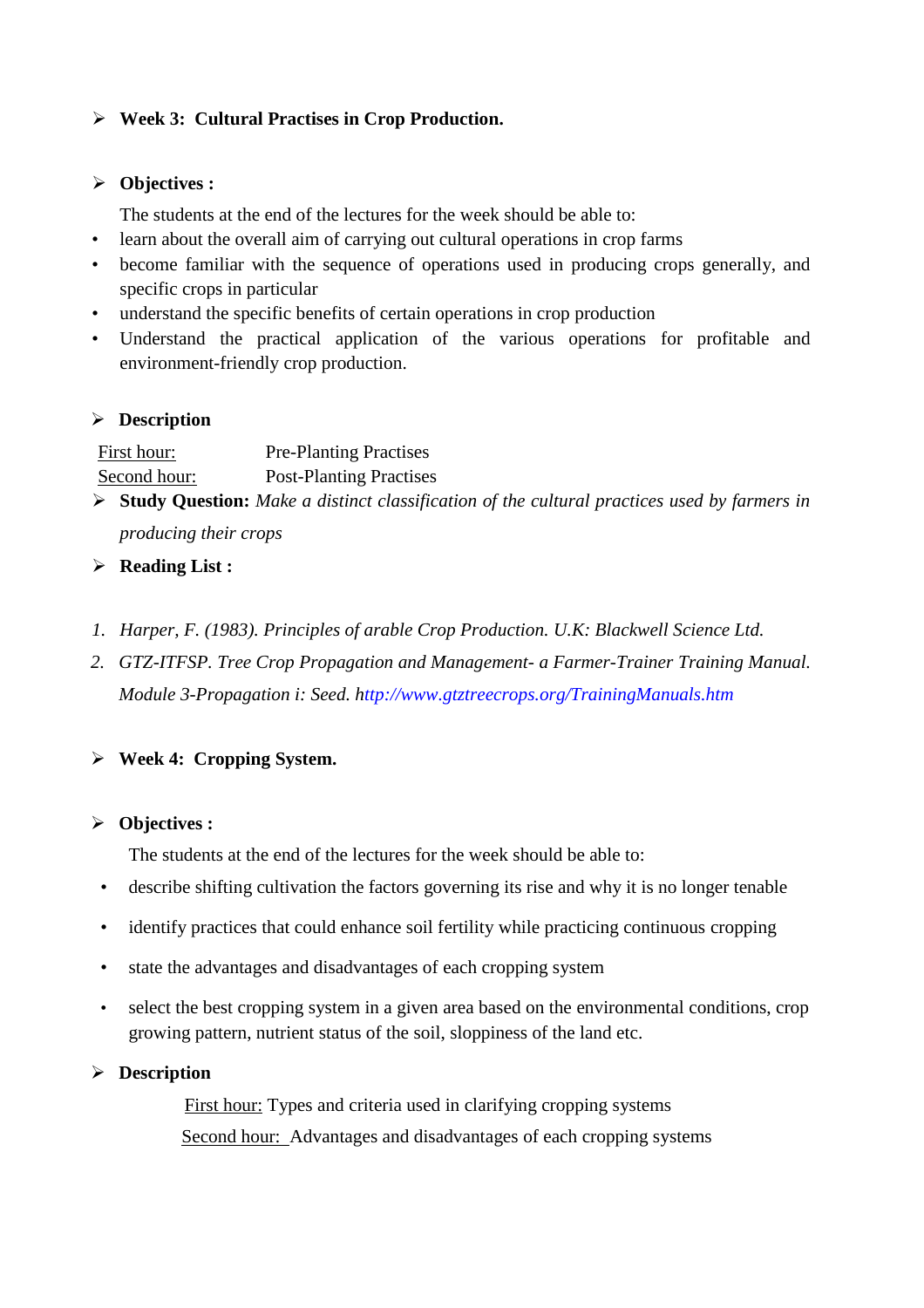#### **Study Questions:**

- *(a) What is crop rotation?*
- *(b) State the principles of crop rotation.*
- *(c) Mention the advantages of crop rotation.*
- *(d) Draw a three year crop rotation with the following crops, maize, cowpeas, cassava, and cotton.*

#### **Reading List :**

- *1. Martin, J. H. Waren H. L. & Stamp. D. L. (1976). Principles of Field Crop Production (3rd ed.). New York: Macmillan pub. Pp 166-172.*
- *2. Onwueme, I. C. and Sinha, T. D. (1999). Field Crop Production in Tropical Africa. Netherlands: CTA, Wageningen. Pp. 103-117.*
- *3. Rowland, J. R. J. (1993). Dry Land Farming in Africa. Netherlands: CTA, Wageningen, Pp.113-120.*
- **Week 5 & 6: Pest and Diseases of Agricultural Crops**

# **Objectives :**

The students at the end of the lectures for the week should be able to:

- define and classified pests according to feeding pattern and economic threshold of destruction
- state the effects of pest on crop production
- analyse and prescribe the best practices of pest control
- analyse the symptoms of plant diseases and identify the kind of diseases that may be affecting a particular crop based on the symptoms
- prescribe the methods of controlling plant diseases.
- Made an insect box

# **Description**

| First week:  | Definitions and Classification of Pests |
|--------------|-----------------------------------------|
| Second week: | <b>Plant Diseases</b>                   |

# **Study Questions:**

- $\geq 1$ . a. Define the term pests.
	- b. Categorise pests based on pattern of feeding.
	- c. Enumerate the direct effects of pests.
	- 2. a. Distinguish between localized and systemic symptoms of plant diseases.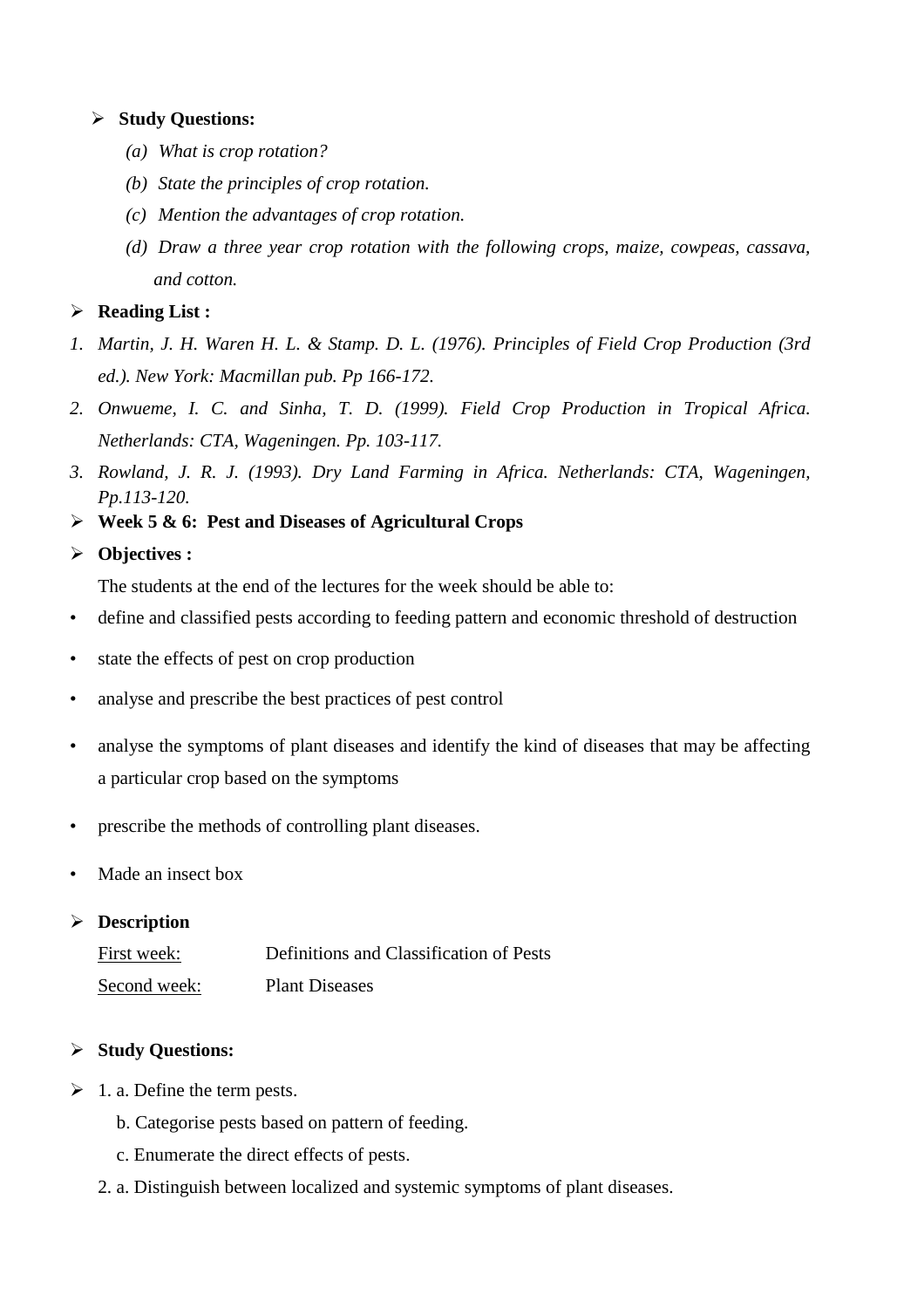b. Give the generalized symptoms of plant disease.

# **Reading List :**

- *1. Adams, C. R. Bamford, K. M. and Early, M. P. (1984). Principles of Horticulture. Pp 91- 122.*
- *2. Akinyosoye, V. O. (1976). Senior Tropical Agriculture. Pp 138-145.*
- *3. Akobundu, I. O. (1987). Weed Science in the Tropics. Pp. 24-105.*
- *4. Hill, D. S. and Waller, J. M. (1989). Pest and Diseases of Tropical Crops. Pp 3- 29.*
- *5. Onwueme, I. C. (1979). Crop Science. Pp 37-44.*
- *6. Rowland, J. R. J. (1993). Dry land Farming in Africa. Netherlands: CTA, Wageningen, Pp.138-141.*
- *7. Taylor, T. A. (1977). Crop Pest and Diseases. Ibadan: Oxford University Press. Pp 1- 63.*
- **Week 7 & 8: Irrigation and Drainage**

# **Objectives :**

The students at the end of the lectures for the week should be able to:

- define irrigation and drainage
- state the objectives of irrigation and drainage
- describe the various methods of irrigation and drainage
- state the advantages and disadvantages of each method of irrigation and drainage.

# **Description**

First week: Definition of irrigation and irrigation methods Second week: Drainage systems

 **Study Question:** *Define the term irrigation and state why it is important. Define the term drainage and state why it is important.*

# **Reading List :**

- *1. Agricultural Extension & Research Liaison Services A. B. U. Zaria, Irrigation and Drainage; Extension Guide No 35 Irrigation Series No1. Pp 1-12.*
- *2. Olaitan, S. O. and Lombin, G. (1988). Introduction to Tropical Soil Science. London: Macmillan Pub. Pp 103-116.*
- *3. Onwueme, I. C. and Sinha, T. D. (1999). Field Crop Production in Tropical Africa. Netherlands: CTA, Wageningen, Pp. 77-102*
- *4. Rowland, J. R. J. (1993). Dry Land Farming in Africa. Netherlands: CTA, Wageningen, Pp.11-18.*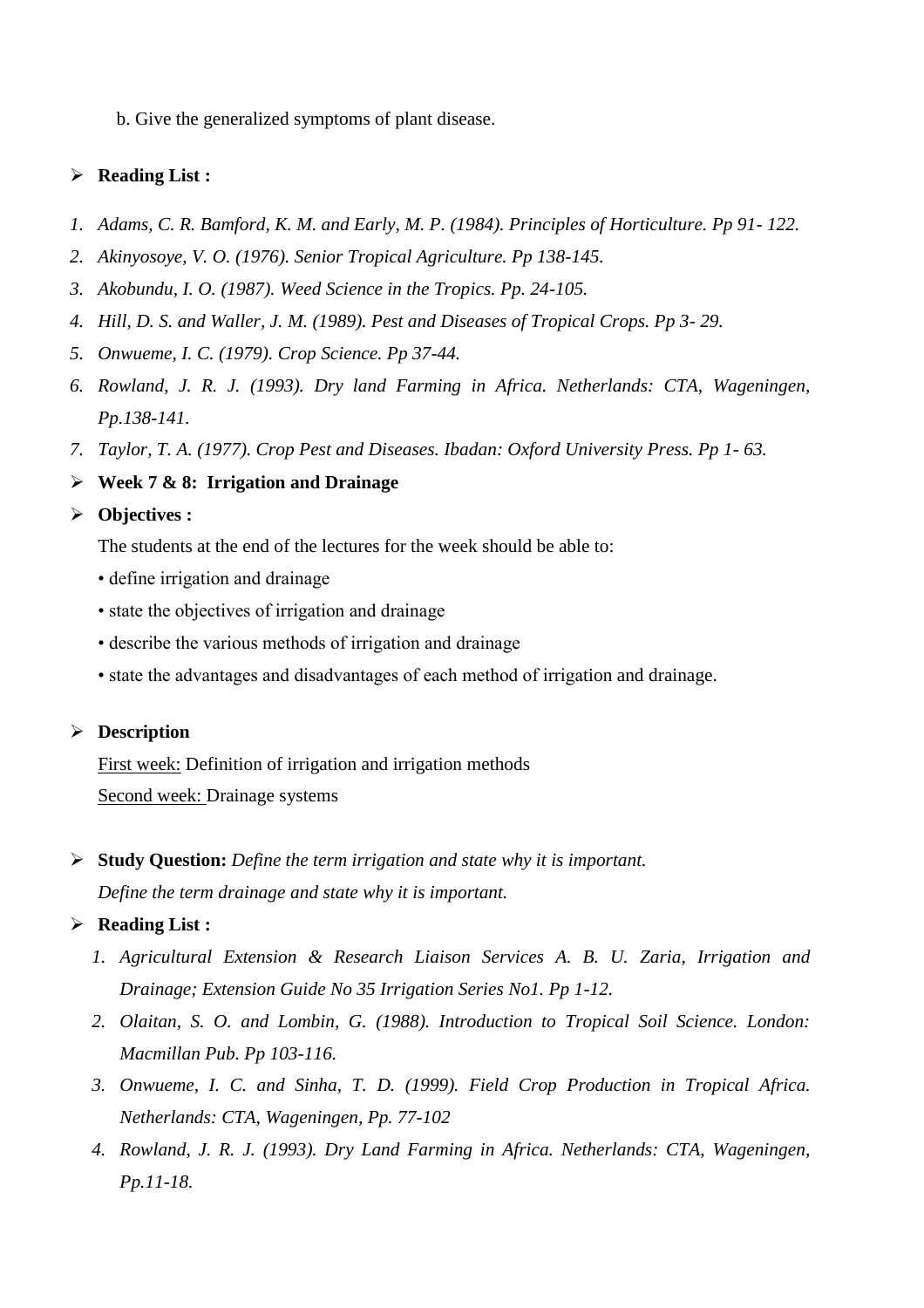#### **Week 9: Weeds**

#### **Objectives :**

The students at the end of the lectures for the week should be able to:

- define a weed and enumerate the harmful effects of weeds
- classify weeds based on life span and controllability
- list the beneficial and harmful effects of weeds
- name the common weeds found in the locality and in Nigeria (weed album )
- explain the mechanisms of seeds dispersal in weeds
- recognize the most critical periods in the life of plants when weeds infestation has the highest effect and when control measures would produce the most desired result.

#### **Description**

First hour: Classification and characteristics of weeds Second hour: Some common weeds of west Africa

#### **Study Question:** *Define the term weeds.*

*b. State the characteristic of weeds which make them excellent competitors with the crop plants.*

#### **Reading List :**

- *1. Akobundu, I. O (1987). Weed Science in the Tropics. Pp. 24-10.*
- *2. Martin,J. H, Waren H. L. & Stamp, D. L. (1976). Principles of Field Crop Production (3rd ed.). New York: Macmillan Pub. Pp 303-317.*
- *3. Onwueme, I. C and Sinha, T. D. (1999). Field Crop Production in Tropical Africa. Netherlands: CTA, Wageningen, Pp. 143-154.*
- *4. Onwueme, I. C (1979), Crop Science. Pp 37-44.*
- *5. Rowland, J. R. J. (1993). Dry Land Farming in Africa. Netherlands: CTA, Wageningen, Pp.130-134.*

#### **Week 10: Weeds control**

#### **Objectives :**

The students at the end of the lectures for the week should be able to:

• state the basic principles of weed control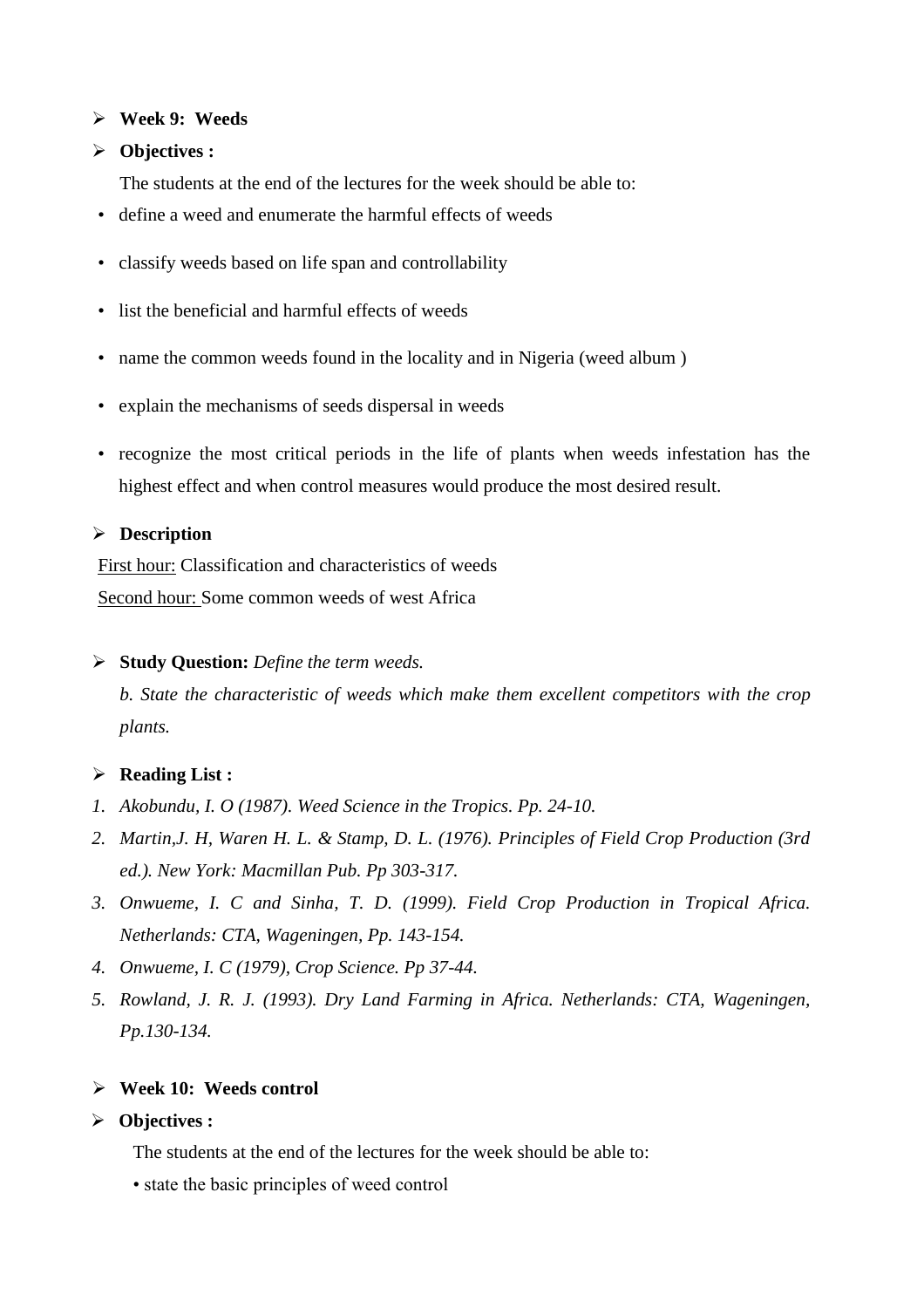- suggest the most suitable method of weed control in a particular crop and locality
- draw a crop rotation system that could tackle effectively a given sets of weeds in a given locality
- identify suitable biological methods of controlling certain weeds.

#### **Description**

First hour: Principles of weeds control Second hour: Integrated weed management system

- Study Question: *State the principles of weed control.*
- *b. What is weed eradication? And what are conditions necessitating it?.*

# **Reading List :**

- *1. Akobundu, I. O. (1987). Weed Science in the Tropics. Pp. 24-105.*
- *2. Martin, J. H, Waren H. L. & Stamp, D. L. (1976). Principles of Field Crop Production (3rd ed.). New York: Macmillan Pub.. Pp 303-319.*
- *3. Onwueme, I. C and Sinha, T. D. (1999). Field Crop Production in Tropical Africa. Netherlands: CTA, Wageningen, Pp. 143-154.*
- *4. Onwueme, I. C. (1979). Crop Science. Pp 37-44.*
- *5. Rowland, J. R. J. (1993). Dry land Farming in Africa. Netherlands: CTA, Wageningen. Pp.130-134.*

#### **Week 11 & 12 : Harvesting and Processing of Field Crops**

#### **Objectives :**

The students at the end of the lectures for the week should be able to:

• identify different stages of crop maturity and subsequently, recommend the most appropriate stage to harvest field crops

• describe the different harvesting and threshing methods of rice, maize, millet and sorghum

• describe the methods of cleaning, drying and grading of grains and be able to make appropriate recommendation as to the best method of carrying out the above mentioned processes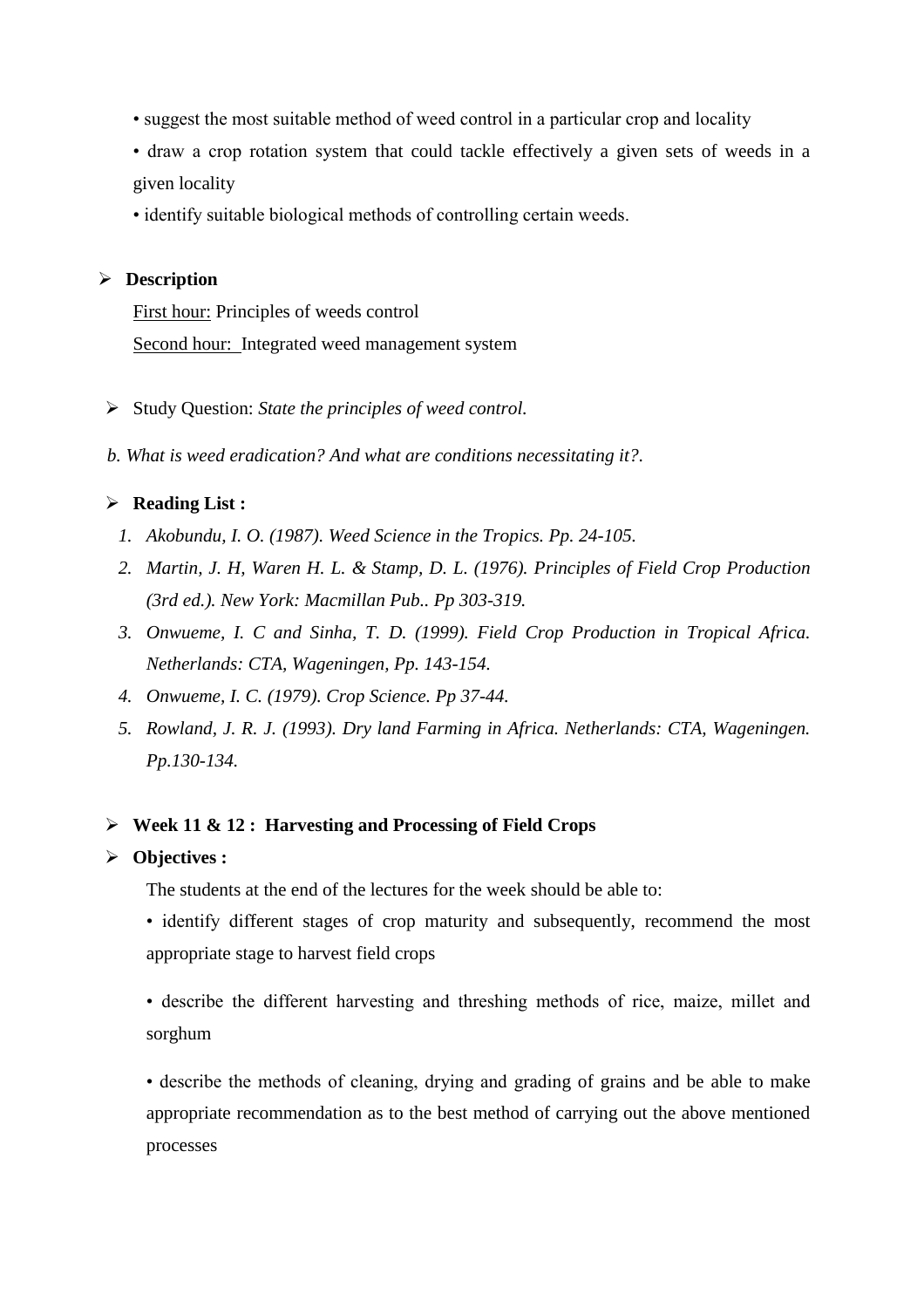• describe quality characteristics of grains intrinsic and induced qualities.

#### **Description**

First week: Methods of Harvesting and Threshing Nigeria Major Field Crops Second week: Standardization and Grading of Grains

#### **Study Question:**

- (a) *Briefly describe rice harvesting methods.*
- *(b) Briefly describe maize thrashing methods.*
- *(c) What are the advantages of quality grading and standardization?*

# **Reading List :**

- *1. Martin, J. H. Waren H. L. & Stamp, D. L. (1976). Principles of Field Crop Production (3rd ed.). New York: Macmillan pub.. Pp 211-239.*
- *2. Proctor, D. I. (1994). Grain Storage Techniques- Evolution and Trends in Developing Countries. FAO Agricultural Service Bulletin-109, Rome, Italy.*

#### **Week 13 & 14: Storage of Farm Produces**

#### **Objectives :**

- The students at the end of the lectures for the week should be able to:
- define storage and state the importance of storage to the economy of Nigeria
- describe the different methods of storage of farm produce
- identify the most effective methods of grain storage
- describe rodents pest of stored product and state the principles of rodent control
- describe the integrated stored pest management system.

# **Description**

| First hour:  | Methods of Storages and Its Role in the Economy |
|--------------|-------------------------------------------------|
| Second hour: | Integrated Pest Management (IPM) in Storage     |

#### **Study Questions:**

*1a. Discuss the significance of storage to Nigerian economy.*